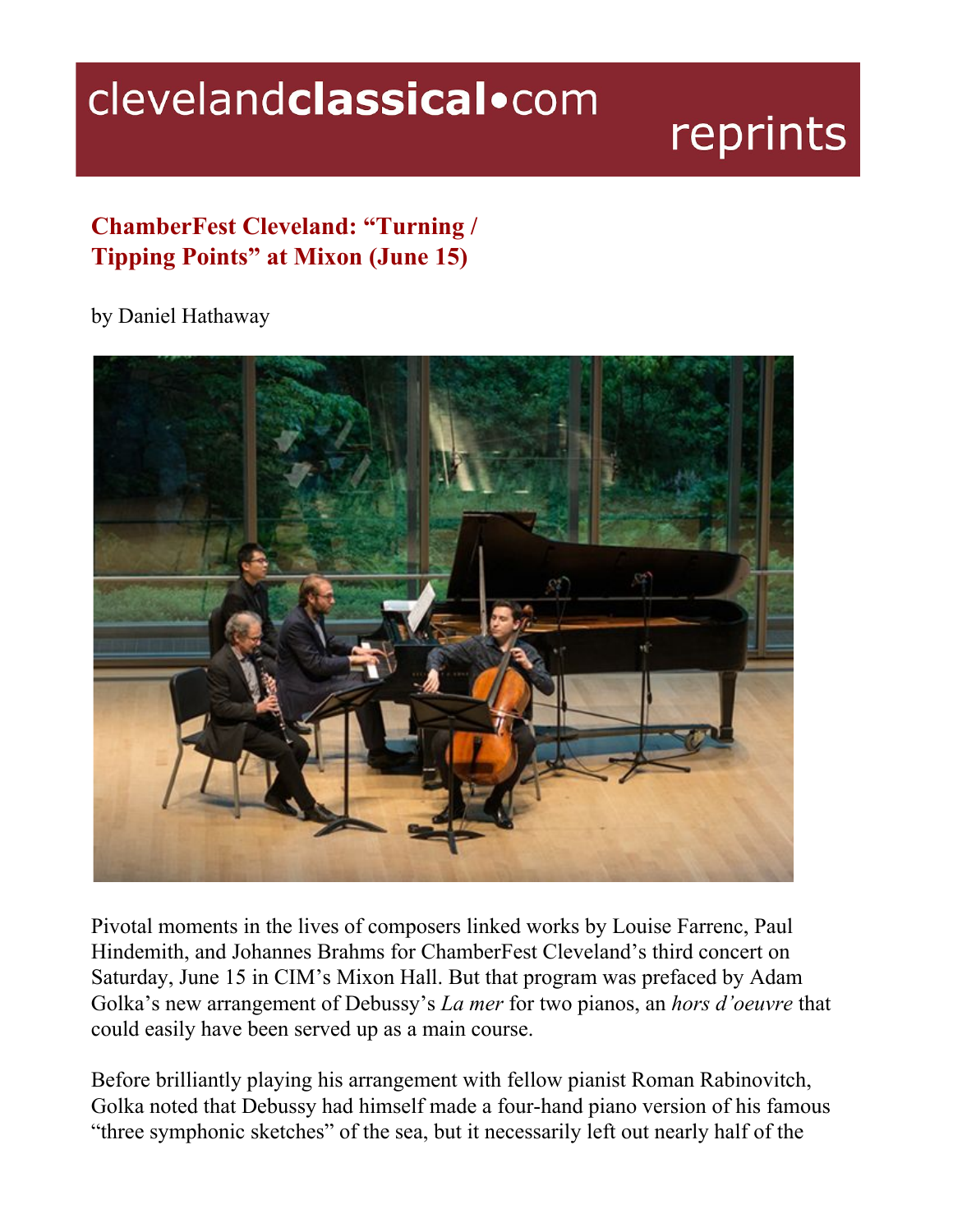details in the original. In addition to putting those back, in his reworking Golka incorporated inside-the-piano effects, imaginative use of pedals, sympathetic vibrations induced in one instrument by the other, and sonic coloring involving one of the piano lids.

The two pianos were set facing each other, Golka's with the lid open and Rabinovitch's closed. Near the beginning, Golka's busy page turner leapt up and raised the lid on the other instrument, producing a nice swell in volume and crescendo of tone representing the sun emerging over the water.

The pianists made a formidable team, playing with exquisite coordination and bringing out all the nuances in Golka's canny adaptation of Debussy's liquescent score. It was easy to forget that they were producing such lustrous sounds by striking hammers on strings — but the percussive qualities of the piano allowed for sudden outbursts of color when needed.

The concert proper, titled "Turning/Tipping Points" included a piece that validated a woman's prowess as a composer, another that represented for one composer the ascendency of the viola over the violin, and a third that inspired a veteran composer to jettison the idea of retirement and return to his craft.

Louise Farrenc was known as a 19th century French piano virtuoso before pivotal, mid-century works established her credentials as a serious composer. Clarinetist Franklin Cohen, cellist Oliver Herbert, and pianist Adam Golka made a fine case for her melodious *Clarinet Trio in E-flat* (1856) on Saturday.

The premiere of the Trio was given in 1857 by Farrenc's piano student Sophie Pierson and the Paris Conservatory's virtuoso clarinetist Adolphe Leroy, but the cellist's name is lost to history. Perhaps that reflects the tertiary role of the cello part, which sometimes trades melodic gestures with the other players, but often just provides a basso continuo-like underpinning. Nonetheless, Herbert made it sound vital and important, while Cohen and Golka fulfilled their more virtuosic roles with aplomb.

As a performing musician, Paul Hindemith was mostly known as a violist, an instrument he took up seriously around the time he wrote his Op. 11, No. 4 *Sonata* in 1919. If you were hearing this late-Romantic, expressionist piece anonymously for the first time, you'd be hard-put to associate it with the composer, who took up a leaner, "neo-classical" style from the 1920s onward. Milena Pajaro-van de Stadt joined Adam Golka, who was having a busy evening, in an intensely dramatic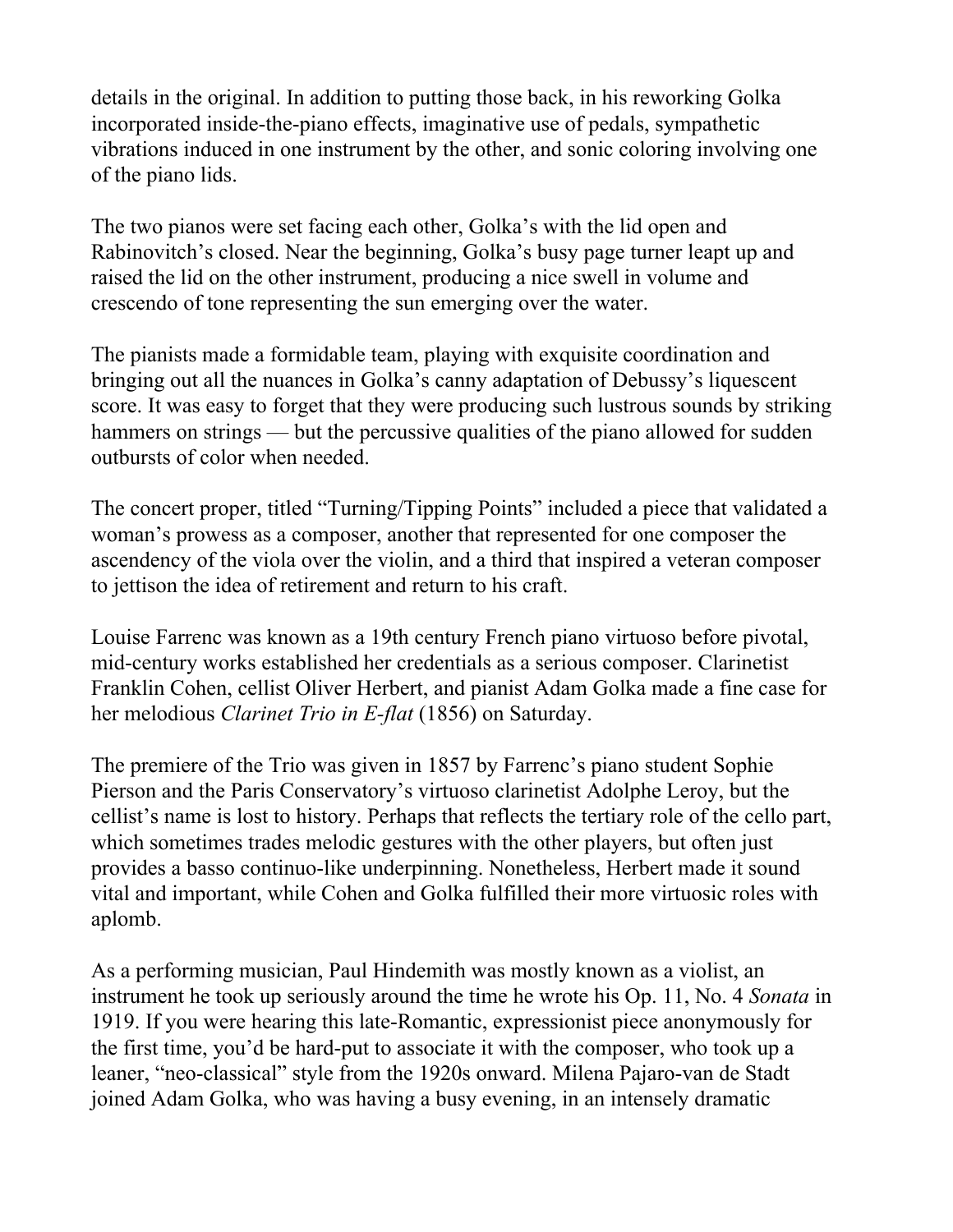reading of the piece, which begins with a fantasia and advances to two sets of variations.



Pajaro-van de Stadt returned to the stage with violinists Yura Lee and Diana Cohen, violist Tanner Menees, and cellist Peter Wiley, to end the evening with Brahms' *String Quintet No. 2 in G,* the last work the composer produced before hearing clarinetist Richard Mühlfeld inspired him to renounce his retirement plans. In spite of its sunny demeanor, Brahms wrote the piece during a dreary, rainy summer getaway to Bad Ischl, a scenario all too familiar to the Cleveland audience on Saturday.

Wiley's vibrant cello line parted the curtains of tremolos at the beginning, and, throughout, the violins and violas traded delicious melodic gestures in pairs. References to Viennese waltzes and Hungarian dances hinted at Brahms' sources of inspiration, and the energetic coda of the rondo finale brought the evening to a powerful conclusion. We have Mühlfeld to thank that this composer's own turning point took him back to the drawing board for a succession of late, magisterial chamber works.